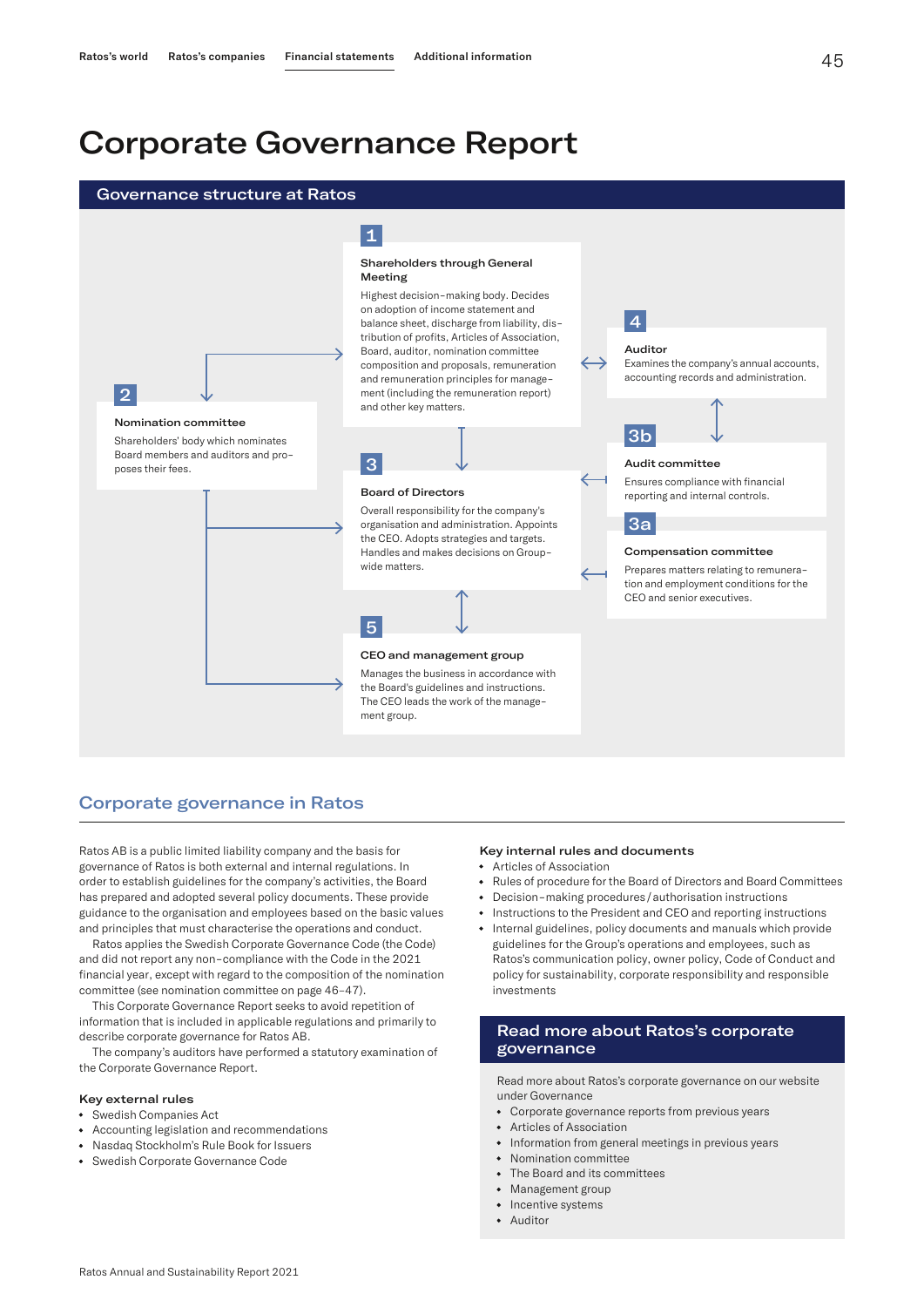# Shareholders and general meetings

#### Share capital and shareholders

Ratos has been listed on Nasdaq Stockholm since 1954. At year-end, the share capital amounted to SEK 1,023m divided among a total of 324,738,820 shares, of which 84,637,060 Class A shares and 240,101,760 Class B shares. The company's Class A shares carry entitlement to one vote per share while Class B shares carry entitlement to one-tenth of a vote per share. Class A and B shares carry the same right to a share of the company's assets and to the same amount of dividend. The general meeting decides on dividends.

At year-end, Ratos had a total of 73,741 shareholders according to statistics from Euroclear Sweden. The ten largest shareholders accounted for 78.9% of the voting rights and 53.0% of the share capital. More information about Ratos's shares and shareholders is provided on pages 20–21.

#### General meetings

The general meeting is the highest decision-making body in Ratos and it is through attendance that Ratos's shareholders exercise their influence on the company. Normally, one general meeting is held each year, the Annual General Meeting of Shareholders, which is convened in Stockholm before the end of June. Notice is published in the form of an announcement in the Official Swedish Gazette (Post- och Inrikes Tidningar) and on Ratos's website. Publication of the notice is announced in Svenska Dagbladet. All documentation required ahead of the Meeting is available on the website (www.ratos.com) in Swedish and English.

A shareholder with at least one-tenth of the votes in Ratos is entitled to request an extraordinary general meeting. The Board and Ratos's auditor can also convene an extraordinary general meeting.

In order to have a matter considered at an Annual General Meeting, a shareholder must submit a written request to the Board in good time so that the matter can be included in the notice of the meeting, normally approximately seven weeks before the Annual General Meeting. The closing date for such requests is stated on Ratos's website.

Shareholders who are registered on Euroclear Sweden's list of shareholders and who have notified their attendance to the company in due time are entitled to attend the Meeting, in person or through a proxy, and to vote for their holding of shares. Shareholders may bring an assistant to the meeting provided they have notified the company. A summary of the main resolutions to be made at the Annual General Meeting is presented in Ratos's Articles of Association on Ratos's website.

#### 2021 Annual General Meeting

On 10 March 2021, Ratos held an Annual General Meeting pursuant to Sections 20 and 22 of the Swedish Act on Temporary Exemptions to Facilitate the Execution of General Meetings in Companies and Associations (2020:198), allowing participation at the meeting only

# 2022 Annual General Meeting

The Annual General Meeting of Ratos AB (publ) will be held on Tuesday, 22 March 2022.

The Annual General Meeting will be conducted by postal vote.

For matters related to the nomination committee and the Annual General Meeting, refer to Ratos's website. For further information about the Annual General Meeting, see page 130.

by postal vote. The meeting was attended by 185 shareholders, who together represented 77.7% of the voting rights and 48.5% of the capital. Minutes and information about the 2021 Annual General Meeting in both Swedish and English as well as the CEO's address to the Meeting are published on Ratos's website.

Resolutions at the 2021 Annual General Meeting included the following:

- Dividend of SEK 0.95 per Class A and B share, a total of SEK 303m. • Fees of SEK 970,000 to the Chairman of the Board and SEK
- 485,000 to each member of the Board as well as fees to auditors
- Re-election of Board members Per-Olof Söderberg, Eva Karlsson, Ulla Litzén, Karsten Slotte, Jan Söderberg and Jonas Wiström Re-election of Per-Olof Söderberg as Chairman of the Board
- Re-election of the audit firm Ernst & Young AB (EY)
- Adoption of guidelines for remuneration to senior executives
- Resolution on the remuneration report
- Offer to CEO and other key employees in Ratos to acquire convertibles and warrants in Ratos
- Authorisation for the Board of Directors to acquire and transfer Ratos shares
- Authorisation for the Board to decide on a new issue of a maximum of 35 million Class B shares to be used for acquisitions

# **Nomination committee**

The Annual General Meeting has decided on the principles for how the nomination committee should be appointed and these principles apply until otherwise decided by the general meeting. The nomination committee is to comprise a minimum of five members together with the Chairman. The nomination committee's members are to be appointed by the largest shareholders in terms of voting rights, or group of shareholders in the Euroclear Sweden system (such a group is considered one shareholder), based on Euroclear Sweden AB's shareholder statistics at 31 August the year before the Annual General Meeting. If a shareholder waives the entitlement to appoint a member, the shareholder who is the next largest owner in terms of voting rights is to appoint a member. The majority of the members of the nomination committee are to be independent in relation to the company and executive management. The nomination committee's mandate period extends until a new nomination committee has been appointed. If a member resigns from the nomination committee, the owner that appointed the member is entitled to appoint a replacement. If the owner who the member of the nomination committee represents considerably reduces its shareholding in the company, the nomination committee can offer another shareholder the opportunity to appoint a replacement.

The current composition of the Nomination Committee was announced on Ratos's website and disclosed through a press release on 20 September 2021. The nomination committee comprises:

#### Attendance at the Annual General Meeting



Number of shareholders attending/represented Share of votes, %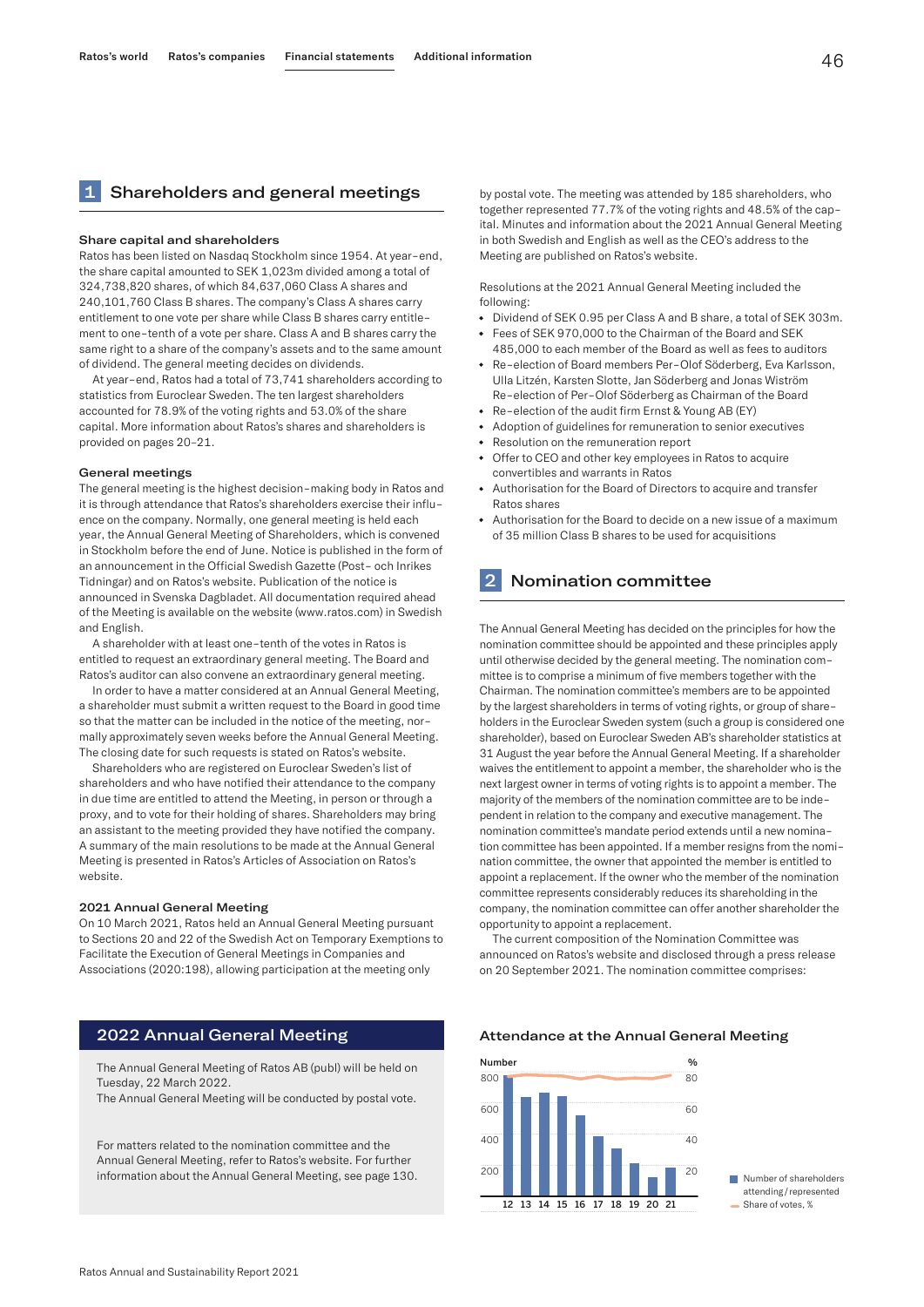- Jenny Parnesten, appointed by the Ragnar Söderberg Foundation as well as own and related parties' holdings, Chairman of the nomination committee
- Jan Söderberg, own holdings
- Maria Söderberg, appointed by the Torsten Söderberg Foundation as well as own holdings
- Erik Brändström, appointed by Spiltan Fonder AB
- Hans Hedström, appointed by Carnegie Fonder AB
- Per-Olof Söderberg, Chairman of Ratos's Board

Combined, the nomination committee represents 61% of the voting rights for all the shares in the company.

A summary of the nomination committee's tasks is presented in Ratos's instructions to the nomination committee on Ratos's website.

#### Nomination committee's work ahead of the 2022 Annual General Meeting

Ahead of the 2022 Annual General Meeting, the nomination committee held five minuted meetings and was in regular contact in between. In its work, the nomination committee has taken note of the internal evaluation of the Board's work, taken the Chairman's account of the Board's work and the CEO's account of the company's strategies. The nomination committee chairman has also interviewed individual Board members.

Ratos's business concept is to acquire and develop companies that are or can become market leaders. This means that strict requirements are placed on the Board to be able to both evaluate acquisition opportunities and participate in operating and developing companies in different industries and phases of development. Ratos's Board has in recent years gradually been renewed, at the same time as a certain consistency has been kept. The Board member Eva Karlsson declined re-election at the Annual General Meeting in 2022. In the search for new Board members, it has been important for the Nomination Committee to find an individual with good leadership qualities, wide network of contacts and who has both a broad industrial background and a documented ability to further develop operations. The Nomination Committee is of the opinion that Tone Lunde Bakker and Helena Svancar both have demonstrated these abilities. It is the assessment of the Nomination Committee that Tone Lunde Bakker and Helena Svancar both can devote the time and commitment that is required of a Board member.

The Nomination Committee deems the members proposed for election to have broad and complementary experience that more than adequately meets the set requirements. The Nomination Committee further considers that the proposed composition of seven Board members is suitable and appropriate.

The requirement for independence is also assessed as having been met.

The nomination committee has continued to discuss requirements for diversity based in part on the Code's requirement for stipulating how the diversity policy has been applied and has chosen to use Rule 4.1 of the Code, which states that the Board is to exhibit diversity and breadth of qualifications, experience and background, and strive for an equal gender balance. Following deliberation by the nomination committee regarding, for example, the Board members' background and experience, it is noted that the gender balance for the proposed Board will be 42.9%/57.1%, as the members proposed include three women and four men. According to the nomination committee, this is in accordance with the requirement for an even gender balance.

Proposals regarding fees to the members of the Board as well as remuneration for committee work have been prepared by the four members of the nomination committee who are not members of Ratos's Board.

Shareholders have been informed that proposals to the Annual General Meeting can be submitted to the nomination committee.

The nomination committee's proposals, an account of the work of the nomination committee ahead of the 2022 Annual General Meeting as well as complementary information on proposed members of the Board will be announced in conjunction with the Notice of the Meeting and be presented at the 2022 Annual General Meeting.

No fees have been paid for participation in the nomination committee.

#### Deviations/violations

Ratos deviates from the Code's rule 2.4, second paragraph, which states that if more than one Board member sits on the nomination committee, a maximum of one of them may be non-independent in relation to the company's major shareholders. Per-Olof Söderberg (also the Chairman of the Board) and Jan Söderberg are members of the nomination committee and regarded as non-independent in relation to the company's major shareholders. Against the background of these persons' extensive experience of Board work, their in-depth knowledge of Ratos and roots in the ownership group, and their network in Swedish industry, it was deemed beneficial to the company to deviate from the Code on this point.

No violations of Nasdaq Stockholm's Rule Book for Issuers or good practice in the stock market have occurred.

# **3** Board of Directors

#### Composition of the Board

Ratos's Board is to comprise of a minimum of four and a maximum of nine members with a maximum of three deputies. The Board is appointed by the shareholders at each Annual General Meeting. The mandate period is thereby one year.

The 2021 Annual General Meeting resolved that the Board is to consist of six members and no deputies. The Meeting re-elected Per-Olof Söderberg, Eva Karlsson, Ulla Litzén, Karsten Slotte, Jan Söderberg and Jonas Wiström. Per-Olof Söderberg was re-elected as Chairman of the Board. The CEO is part of the Board and attends Board meetings. The composition of the Board and an assessment of each Board member's independence is presented in more detail on pages 52–53.

#### Responsibilities and duties of the Board

The Board has overall responsibility for Ratos's organisation and management of its affairs, in the interests of both the company and its shareholders. The Board adopts financial targets, decides on the company's strategy and business plan, and ensures good internal control, risk management and an adequate sustainability programme. The work of the Board is regulated by, among other things, the Swedish Companies Act, the Articles of Association, the Code and the formal work plan adopted by the Board for its work. The Board's overarching responsibility cannot be delegated but the Board may appoint committees tasked to prepare and evaluate matters ahead of a decision by the Board.

Each year, the Board adopts a formal work plan for its work designed to ensure that the company's operations and financial circumstances are controlled in an adequate manner. The formal work plan describes the special role and duties of the Chairman of the Board, decision-making procedures, instructions for Ratos's CEO and reporting as well as areas of responsibility for the committees. Furthermore, the Board also adopts annually a number of policy documents for the company's operations and ensures that there is satisfactory control of the company's compliance with laws, rules and internal guidelines. The Board ensures compliance through various tools including Ratos's annual risk management process and assurance mapping, in which responsibility for and validation of internal processes and identified risks are clarified.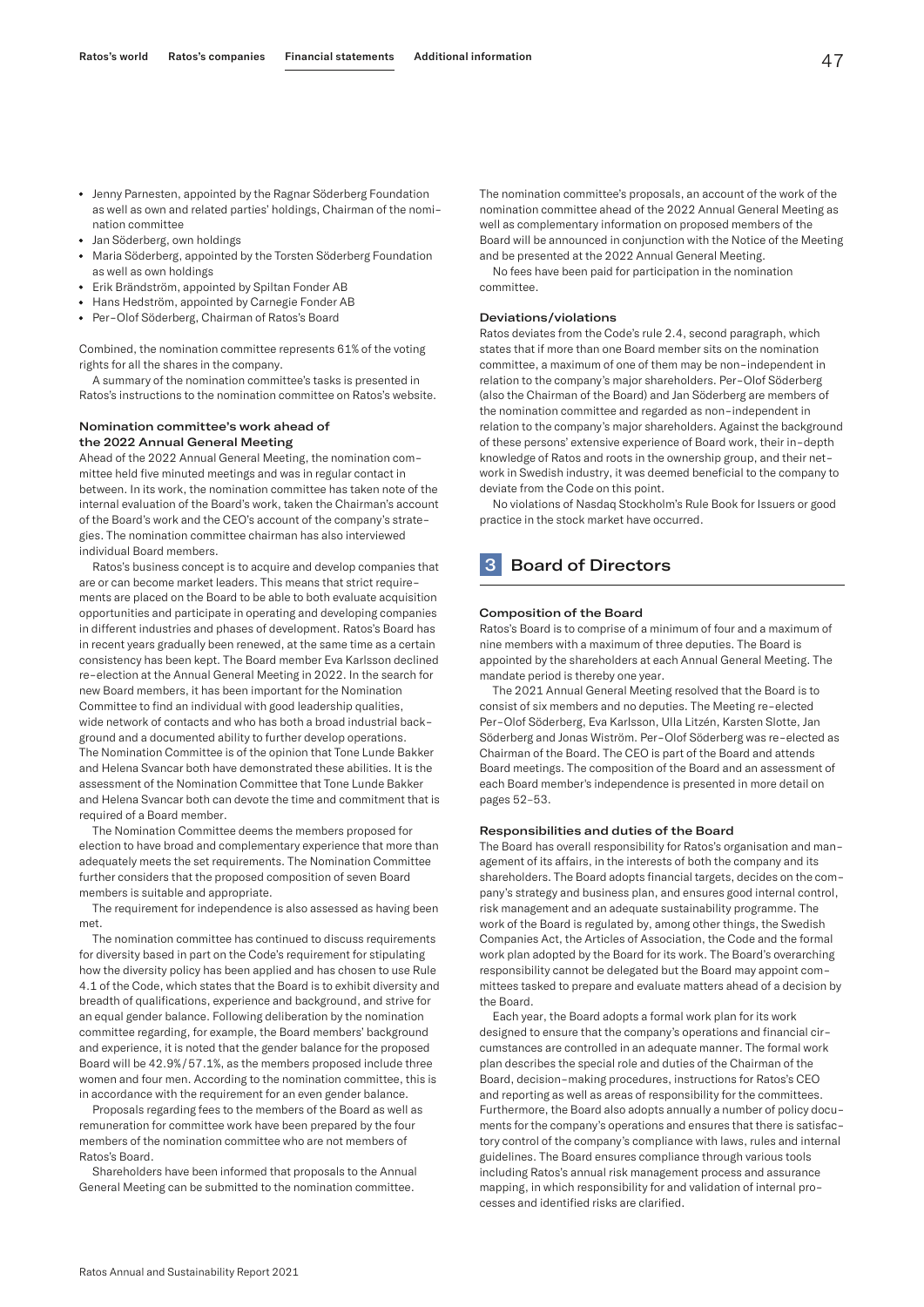#### Composition of the Board

| Name <sub>1</sub>           | Elected<br>year | Independent of<br>the company | Independent of<br>major shareholders | Total fee <sup>1</sup> , SEK<br>thousand | Attendance at meetings 2021           |                                                                           |                   |
|-----------------------------|-----------------|-------------------------------|--------------------------------------|------------------------------------------|---------------------------------------|---------------------------------------------------------------------------|-------------------|
|                             |                 |                               |                                      |                                          | Compensation<br>committee<br>meetings | Audit committee<br>meetings                                               | Board<br>meetings |
| Per-Olof Söderberg          | 2000            | Yes                           | No                                   | 1.120                                    | 7/7                                   | 5/5                                                                       | 25/25             |
| Jan Söderberg               | 2000            | Yes                           | No                                   | 635                                      | 7/7                                   | 5/5                                                                       | 25/25             |
| Eva Karlsson                | 2019            | Yes                           | Yes                                  | 585                                      |                                       | 5/5                                                                       | 25/25             |
| Ulla Litzén                 | 2016            | Yes                           | Yes                                  | 635                                      | -                                     | 5/5                                                                       | 25/25             |
| Karsten Slotte              | 2015            | Yes                           | Yes                                  | 635                                      | 7/7                                   | 5/5                                                                       | 25/25             |
| Jonas Wiström <sup>2)</sup> | 2016            | No                            | Yes                                  | $\mathbf 0$                              | -                                     | $\hspace{1.0cm} \rule{1.5cm}{0.15cm} \hspace{1.0cm} \rule{1.5cm}{0.15cm}$ | 23/25             |
| Total                       |                 |                               |                                      | 3.610                                    |                                       |                                                                           |                   |

1) Relates to fees for the Annual General Meeting year 2021/2022.

2) Jonas Wiström received no fee for his role as an ordinary Board member.

The main duty of the Chairman of the Board is to lead the work of the Board and ensure that Board members carry out their respective duties.

#### Work of the Board in 2021

During 2021, a total of 25 minuted Board meetings were held: six ordinary meetings, one statutory meeting, and 18 extraordinary meetings (of which, 11 meetings were held per capsulam). Board meetings have a recurrent structure with established key items. Information and documentation for decision ahead of Board meetings are usually sent out approximately one week before each meeting. Ratos's General Counsel has taken the minutes at the Board meetings.

At every ordinary Board meeting, information is presented about the company's financial position and important events that affect the company's operations. At extra Board meetings, acquisition and divestment matters are normally examined as well as financing and incentive matters. Extra Board meetings are held when such matters requiring a Board decision arise. 2021 was characterised by acquisitions and disposals, and incentive and financing matters. Senior executives at Ratos attended Board meetings to present specific matters.

#### Evaluation of the Board

The Board annually evaluates the work of the Board in a structured process where members are given an opportunity to express their opinions on working methods and efficiency, Board material, the performance of the members and the scope of the assignment in order to develop the Board's working methods. For the 2021 financial year, the evaluation was performed internally with the members answering an anonymous questionnaire, and the results of the evaluation have been presented by the Chairman with a subsequent discussion by the Board. Furthermore, the Chairman of the nomination committee held individual interviews with each Board member. The results of the evaluation have been reported to the nomination committee. The evaluation indicates that the Board work is deemed to function well.

#### **Committees**

The Board has established a compensation committee and an audit committee in order to structure, improve efficiency and assure the quality of its work, and to prepare the Board's decisions within these areas. The members of these committees are appointed annually at the statutory Board meeting.

# **3a** Work of the compensation committee

The compensation committee has both an advisory function (follow-up and evaluation) and a preparatory function for decision matters prior to their examination and decision by Ratos's Board.

The following matters, among others, are handled by the compensation committee:

- the CEO's terms of employment, and terms for executive management and those directly subordinated to the CEO
- Follow and evaluate variable remuneration programmes for executive management
- Matters of principle concerning pension agreements, severance pay, notice periods, bonus/earnings-related remuneration, fees, benefits, etc.
- Prepare matters and decisions relating to the incentive systems for Ratos and the companies, in some cases for decision by the Board and/or the general meeting
- The Board's proposal to the Annual General Meeting regarding guidelines for remuneration to senior executives and the report on remuneration to senior executives.

The compensation committee works in accordance with an adopted formal work plan. Normally, early in the autumn, an examination is carried out to see whether there are any major remuneration-related matters of principle to prepare. If such matters exist, they are addressed ahead of a final proposal at the ordinary meetings in December and January. In 2021, the compensation committee made a thorough evaluation of Ratos's remuneration structures and incentive programmes, which resulted in proposals from the committee to leave the structure for variable cash salary for 2021 essentially unchanged and, as in 2020, to propose to the 2021 Annual General Meeting a new long-term incentive programme in the form of a warrants and convertible debenture programme. Ahead of the 2022 Annual General Meeting, only minor modifications to the remuneration guidelines are proposed. The compensation committee also performs an annual evaluation of Ratos's long-term incentive system and prepares an annual report on remuneration to senior executives, which the Board presents to the Annual General Meeting for approval.

During 2021, Per-Olof Söderberg (Chairman of the Board and of the compensation committee), Jan Söderberg and Karsten Slotte were members of the compensation committee.

The compensation committee held seven minuted meetings in 2021 and was in regular contact in between. Ratos's General Counsel has taken the minutes of the committee. The compensation committee provides continuous oral reports to the Board and submits proposals on matters that require a Board decision. Minutes are made available to all members of the Board. The CEO and other senior executives normally attend the meetings of the committee to present specific matters.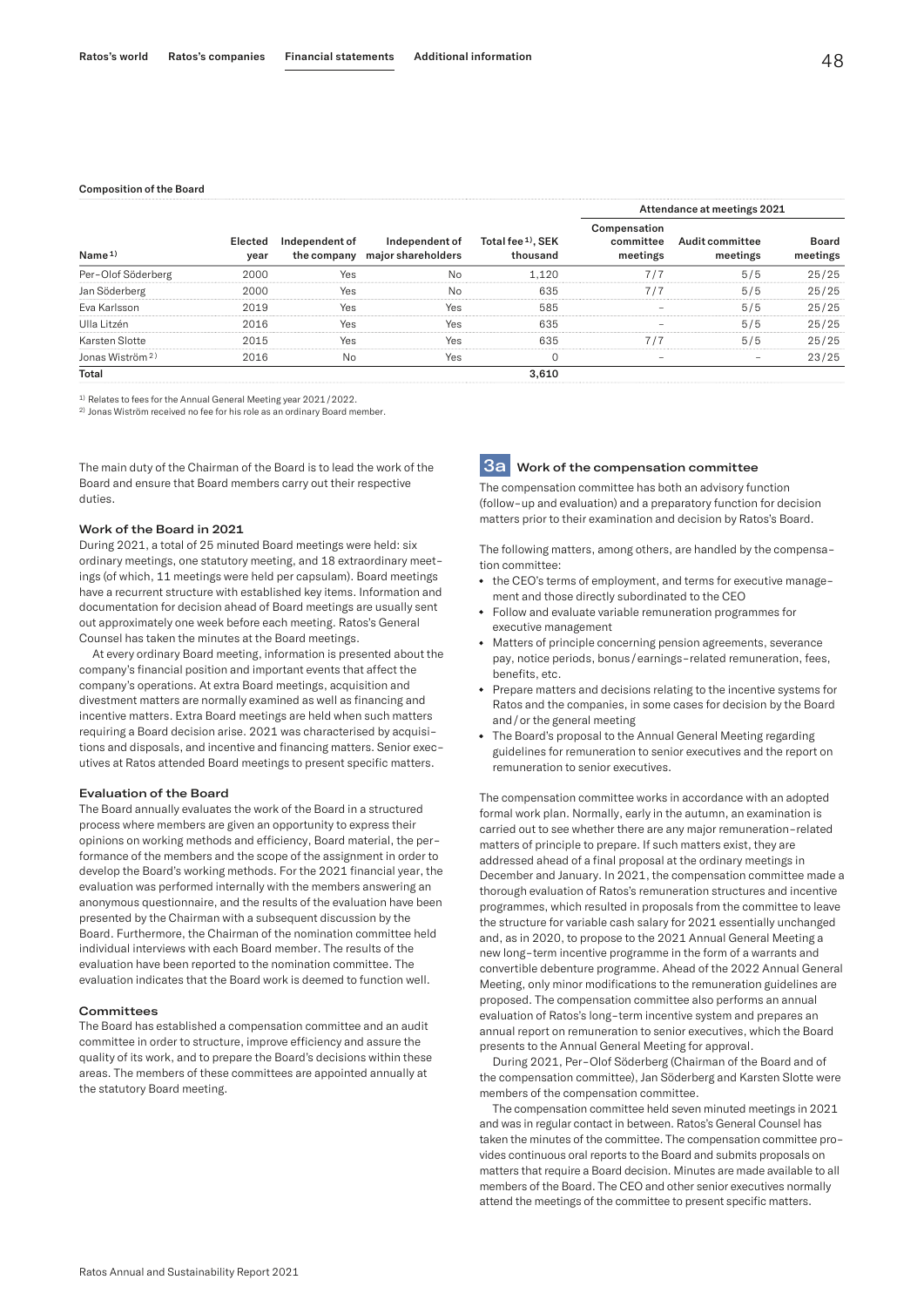# **3b** Work of the audit committee

In 2021, all Board members except the CEO served on the audit committee. All members of the audit committee are regarded as independent of the company and its management. Ulla Litzén is the Chairman of the committee. The company's auditor participated in all five audit committee meetings in 2021.

The audit committee held five minuted meetings. Ratos's General Counsel has taken the minutes of the committee.

The audit committee has both an advisory and preparatory function for decision matters prior to review and decision by Ratos's Board.

Each year, the audit committee adopts a fiscal cycle for its working duties and areas for which the audit committee is responsible. The audit committee is responsible for and monitors according to an adopted schedule, among other things, accounting and reporting, audit, internal control, corporate governance, risk management, purchases of non-audit-related services, tax payment, the parent company's guarantee and equity commitments, IT security, insurance, disputes and strategic accounting matters as well as compliance with rules and regulations and certain policy documents adopted by Ratos's Board. Furthermore, the audit committee oversees Ratos's externally operated whistleblowing system. The audit committee's work follows Ratos's interim reporting and Ratos's work on valuation matters and impairment testing, with five regular meetings held every year where the auditor participates in all committee meetings. Particular issues addressed in 2021 included questions related to Ratos's new centralised financing structure, internal control issues and disputes. The CEO and senior executives normally attend the meetings of the committee to present specific matters.

The audit committee submits proposals on matters that require a Board decision and the minutes are made available to all members of the Board. The Chairman of the committee maintains regular contact with the company's auditor.

#### Remuneration to the Board of Directors

The 2021 Annual General Meeting resolved that remuneration to the ordinary members of the Board should be paid in an amount of SEK 485,000 per member and year. Remuneration to the Chairman of the Board should amount to SEK 970,000 per year. It was decided to pay an additional SEK 150,000 per year to the Chairman of the audit committee and SEK 100,000 per year to other members of the committee. It was decided to pay SEK 50,000 per year to the Chairman of the compensation committee and SEK 50,000 per year to other members of the committee.

# 4 Auditor

Ratos's auditor is appointed annually by the Annual General Meeting. Nominations are made by the nomination committee. The auditor is tasked on behalf of shareholders to examine the company's annual accounts and consolidated financial statements as well as the administration of the company by the Board and the CEO, remuneration of senior executives (including the remuneration report), the sustainability report and the corporate governance work. The review work and auditor's report are presented at the Annual General Meeting.

At the 2021 Annual General Meeting, the audit firm Ernst & Young AB (EY) was re-elected as auditor until the next Annual General Meeting. EY appointed Erik Sandström as Chief Auditor. In addition to his assignment at Ratos, Erik Sandström is Chief Auditor for, among others, Atlas Copco, Autoliv and Mycronic. It is proposed that EY should be appointed by the 2022 Annual General Meeting as the company's audit firm until the next Annual General Meeting.

#### Auditor's fees

Remuneration is paid to the company's auditor in accordance with a special agreement on this matter in accordance with a resolution at the Annual General Meeting. For a specification of audit fees and fees for other assignments, see Note 8. Ratos's policy for the purchase of non-audit-related services is continuously monitored by the audit committee, which also evaluates the content of both auditing and consulting services.

### 5 Governance in Ratos

#### Ratos's principles for active ownership and the exercise of its ownership role

Ratos's business concept is to develop companies headquartered in the Nordics that are or can become market leaders. Ratos enables independent companies to excel by being part of something larger. Ratos's owner policy includes specific strategic foundations that provide a basis for how we choose to act as an owner and how we view corporate governance. One of these foundations is that Ratos's companies must be independent of each other, strategically, operationally and financially. As an owner, Ratos is to add and create value but value creation and governance are therefore not identical in all situations. Having a clear division of responsibility between owner, board and CEO is important for the governance of Ratos's companies as well as for the parent company Ratos AB, and is therefore a key part of Ratos's business model and success as an owner. Read more about Ratos's exercise of its ownership role on page 11.

#### CEO and management group

The CEO is appointed by the Board and is responsible together with the management group for daily operations in Ratos in accordance with the Board's instructions. The CEO provides the Board with regular updates on operations and ensures that the Board members receive information on which to base well-considered decisions.

Ratos's management group in 2021 consisted of the CEO, CFO, three Business Area Presidents, General Counsel and the Vice President Communication & Sustainability. The role of the management team is to prepare and implement strategies, manage corporate governance and organisational matters, and monitor Ratos's financial development and Ratos's sustainability programme.

The companies' financial development and ongoing activities are addressed at monthly meetings attended by the respective company's CEO and CFO alongside Ratos's CEO, CFO and other senior executives.

#### Remuneration to senior executives

Guidelines for remuneration to senior executives were approved at the 2021 Annual General Meeting. More information about basic and variable salary is available in Note 7.

# Evaluation of the need for an internal audit

Ratos develops companies headquartered in the Nordics that are or can become market leaders. At the close of the year, Ratos had 13 companies operating in three business areas in different industries with various risks. With regard to Ratos and the need for an internal audit, it has been judged more suitable to discuss and decide for each individual company according to need, size and complexity, rather than from parent company or Group level.

Ratos performs an annual review of risks during which significant risks in the companies and Ratos are summarised and discussed by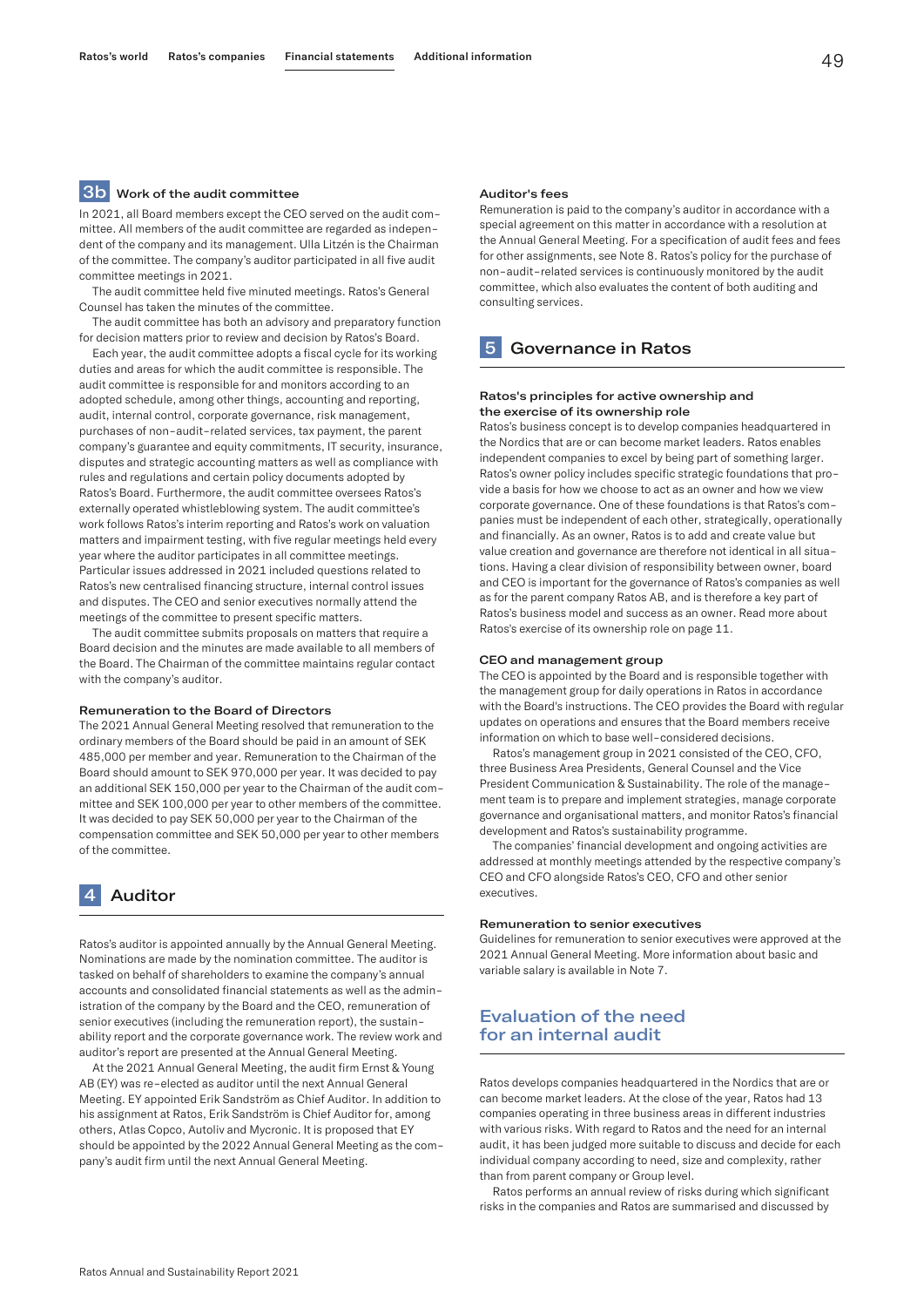the management and boards of the respective companies and of Ratos (read more below). Ratos's management and Board can use this as a basis to identify a need for a closer look at/development of certain areas, the opportunity to identify areas that need to be centralised/ strengthened, and to provide guidance to the audit committee for audit priorities for the companies.

In addition, the audit measures carried out by the auditor for the parent company and Group, including an audit of internal controls, are important instruments for identifying shortcomings and providing a basis for more in-depth measures/follow-up and the basis for decision regarding future audit priorities for the companies.

With 18 employees at the beginning of 2022, the parent company Ratos AB has no complex functions that are difficult to analyse. The need to introduce an internal audit function for the parent company Ratos AB must therefore be regarded as negligible, which is why Ratos has decided, as in previous years, not to establish an internal audit function at Group level or for the parent company Ratos AB.

# Internal control

The Board has overarching responsibility for ensuring that Ratos has an effective and adequate process for risk management and internal control. The purpose is to provide reasonable assurance that operations are conducted in an appropriate and effective manner, that external reporting is reliable and that laws as well as internal rules and policy documents are complied with. This work is conducted through structured Board work as well as by tasks being delegated to management, the audit committee and other employees. In addition, the Group engages in a dialogue with its auditors regarding their ongoing observations as well as the annual evaluation of internal control completed during the third quarter and presented by Ratos's auditors to the audit committee. Responsibilities and authorities are also defined in Ratos's assurance mapping, which is part of Ratos's risk management process, and in instructions for powers of authorisation, policy documents and manuals which provide guidelines and guidance for the Group's operations and employees. As a complement to the companies' financial reporting and sustainability reporting, Ratos sends an annual compliance survey to all the CFOs of the companies. The findings are compiled and reported by the General Counsel to the

audit committee, providing a basis for, among other things, decisions regarding future audit priorities for the companies.

Furthermore, the board of each company is responsible for ensuring that the company in question complies with laws and regulations as well as for compliance with internal policy documents and guidelines. A procedure has gradually been implemented to strengthen the follow-up of these matters.

### Ratos's risk management process

Ratos performs an annual review of risks where significant risks in its own operations and the companies are summarised and discussed by the management and boards of the respective companies and of Ratos. The process is intended to give Ratos's management and Board of Directors an understanding of the Group's most material risks.

As part of good corporate governance, the companies are expected to have a continuous process for identifying, assessing and managing their risks. Each company's CEO and management have operational responsibility for ensuring that an appropriate risk management process is in place and has been approved by the individual company's board.

Ratos provides support to its companies in the form of structures and models, and works continuously to strengthen their risk processes as well as its own. Ratos has supplemented the risk management process to include an assurance mapping, meaning a clarification of responsibilities and validation of internal processes and identified risks. Ratos's most material risks are summarised in the Directors' Report on pages 40–43.

#### Internal control of financial reporting

Internal control of financial reporting is based on how Ratos's operations are conducted and how the organisation is built up. Ratos's operations focus on the development of mid-sized companies. Ratos has three business areas – Construction & Services, Consumer and Industry – and each business area currently consists of three to six companies. Each business area has a dedicated team that also works actively in the companies' boards. Each company is independent of other companies owned by Ratos. The intention is not that these companies' systems and reporting should be integrated into the Ratos Group, but rather that resources be used for follow-up and development of financial reporting from subsidiaries and associates. Ratos's aim, as part of its value-creating work with the companies, is to create



identify the companies' most material risks. Each company should identify and discuss risks at a suitable level in the organisation in a companyadapted process.

2. Classification: Classification and ranking of identified risks based on probability, degree of impact, type of risk and time perspective.

monitor the risk and specifying who is responsible.

4. Reporting: The risk assessment and management plans are presented and discussed in each company's board at least once a year.

5. Report to owner: A report that summarises the biggest risks at Ratos is compiled and presented to the Ratos Board annually.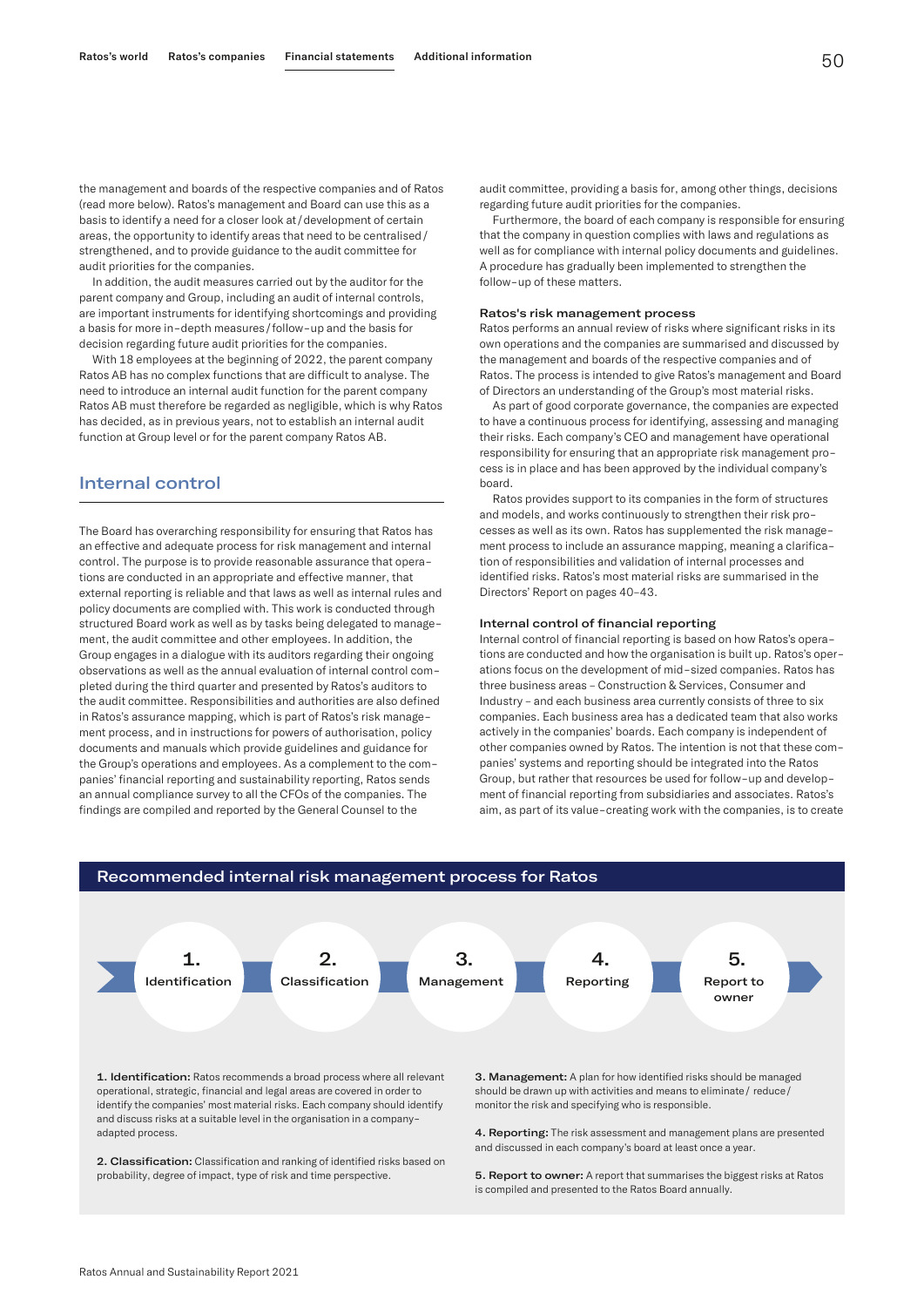independent and high-quality organisations with a high quality of financial reporting.

Ratos has the overarching responsibility but the decisions and management of each company are carried out based on the needs, size and complexity of the company. Internal control of financial reporting is therefore designed to be appropriate in Ratos AB as well as in the companies. Evaluations and decisions are made by each board and management. This means that the material risks that affect internal control of financial reporting are identified and managed by Ratos as well as at the company level.

The basis for internal control of financial reporting consists of an overarching control environment where organisation, decision-making processes, authority and areas of responsibility have been documented and communicated in several guiding documents. This means that authority and responsibility within Ratos AB are established in several internal guidelines, policy documents and manuals. This applies, for example, to the division of work between the Board and the CEO and other bodies set up by the Board, instructions for powers of authorisation as well as accounting and reporting instructions. This also serves to reduce the risk of irregularities and inappropriate favouring of a third party at the company's expense.

All companies report their complete accounts on a monthly basis and full-year forecasts. These reports are entered into a Group-wide consolidated reporting system. This is the foundation for the Group's consolidated financial reporting. Each company is responsible for its own financial management and for ensuring that the reports are correct, complete and delivered in time for the Group's reporting. The financial reporting is designed to follow the applicable laws and regulatory frameworks, such as IFRS. The companies' application of IFRS in their reporting and how they comply with the principle choices Ratos has made are followed up regularly. As support for the companies' reporting, Ratos Accounts has a number of supporting instructions and documents to ensure the financial reporting is complete and accurate.

In 2021, Ratos introduced a framework with minimum internal control requirements (MICR) connected to internal control for financial reporting (ICFR). This was to ensure with reasonable certainty that the external financial reporting was is reliable and prepared according to laws, regulations, financial reporting standards and other relevant requirements for Ratos. The minimum requirements will be followed up and assessed annually.

#### Quality assurance for financial reporting

It is the opinion of the Board that the quality of a company's reporting is primarily determined by the organisation's competence in accounting matters as well as how the accounting, reporting and finance functions are staffed and organised. Ratos's business area managers and finance function are involved in the reporting from the companies. This means that the quality of the accounting and reporting of the companies is continuously examined and developed. Ratos's business area managers, together with Ratos's finance function, evaluate the material reported by the companies analytically, looking at its completeness, accuracy and compliance with Ratos's accounting principles. Ratos's finance function has an active dialogue with each company. Any deviations noted in the legal and operational follow-up are corrected. Performance and risks that are identified are communicated monthly to the CEO and CFO who, where appropriate, in turn report to Ratos's Board.

Every month, the companies provide a report in which the activities in the company and the company's development are described and analysed. The report is submitted to Ratos's management and, in some cases, Ratos's Board. The reports are supplemented with monthly meetings between the companies and Ratos's management, during which the reporting is discussed and analysed to understand each company's financial development and follow up on the company's operations.

Accounts relating to acquisitions and investments as well as major transactions and accounting matters are discussed and regularly reconciled with Ratos's auditors. Group consolidation includes a number of reconciliation controls, both manual and automatic, such as in the Group-wide consolidated reporting system.

Ratos's accounts function is organised and staffed on the basis of the need to ensure that the Group maintains a high accounting standard and complies with IFRS and other standards within accounting. Working duties include preparing regular accounts mainly for the parent company and preparing closing accounts for both the parent company and the Group. Ratos's finance function is led by Ratos's CFO and the employees have professional experience in reporting and accounting.

Through the audit committee, the Board oversees the internal control and the accuracy of the financial reporting and evaluates recommendations for improvement. The audit committee submits proposals on matters that require a Board decision.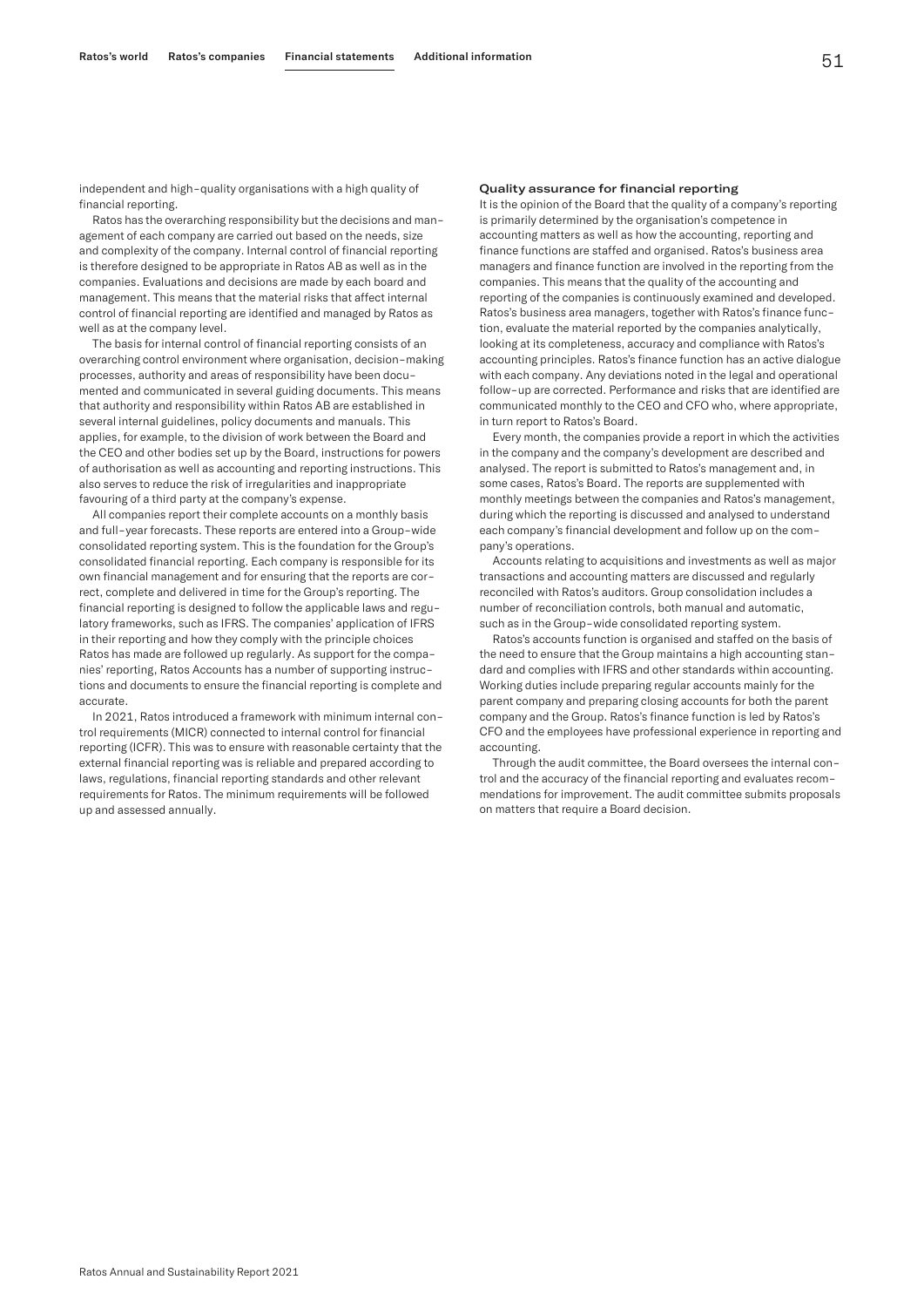# Board of Directors and CEO

#### Auditor

At the 2021 Annual General Meeting, the auditing firm Ernst & Young AB, with authorised public accountant Erik Sandström as Chief Auditor, was elected for the period until the 2022 Annual General Meeting has been held.

Board's and CEO's holdings at 31 December 2021

## Jonas Wiström, CEO

Board member since 2016. Chairman of the Board April 2016– December 2017. President and CEO since December 2017. Independent in relation to major shareholders in the company. Dependent in relation to the company and executive management.

MSc Eng. KTH Royal Institute of Technology.

Born 1960, Swedish. Vice Chairman of the Board of Business Sweden. Former President and CEO of ÅF, President and CEO of Prevas. CEO of Silicon Graphics northern Europe and positions within Philips, Saab-Scania and Sun Microsystems.

*Shareholding in Ratos (own):* 290,000 Class B shares *Warrants in Ratos:* 350,000 *Convertibles in Ratos:* 450,000

cretary to the Board Magnus Stephensen, General Counsel, Ratos.

#### Ulla Litzén Ull**a Litzén**<br>Board member since 2016.

Independent in relation to the company, executive management and major shareholders in the company.

BA Econ, Stockholm School of Economics. MBA Massachusetts Institute of Technology. Honorary Doctorate, Stockholm School of **Economics** 

Born 1956, Swedish.

Board member of Electrolux, Epiroc, Stockholm School of Economics and the School of Economics Association.

Former CEO of W Capital Management AB (wholly owned by the Wallenberg Foundations). Managing Director and member of the management group, Investor AB.

*Shareholding in Ratos (own):* 105,000 Class B shares